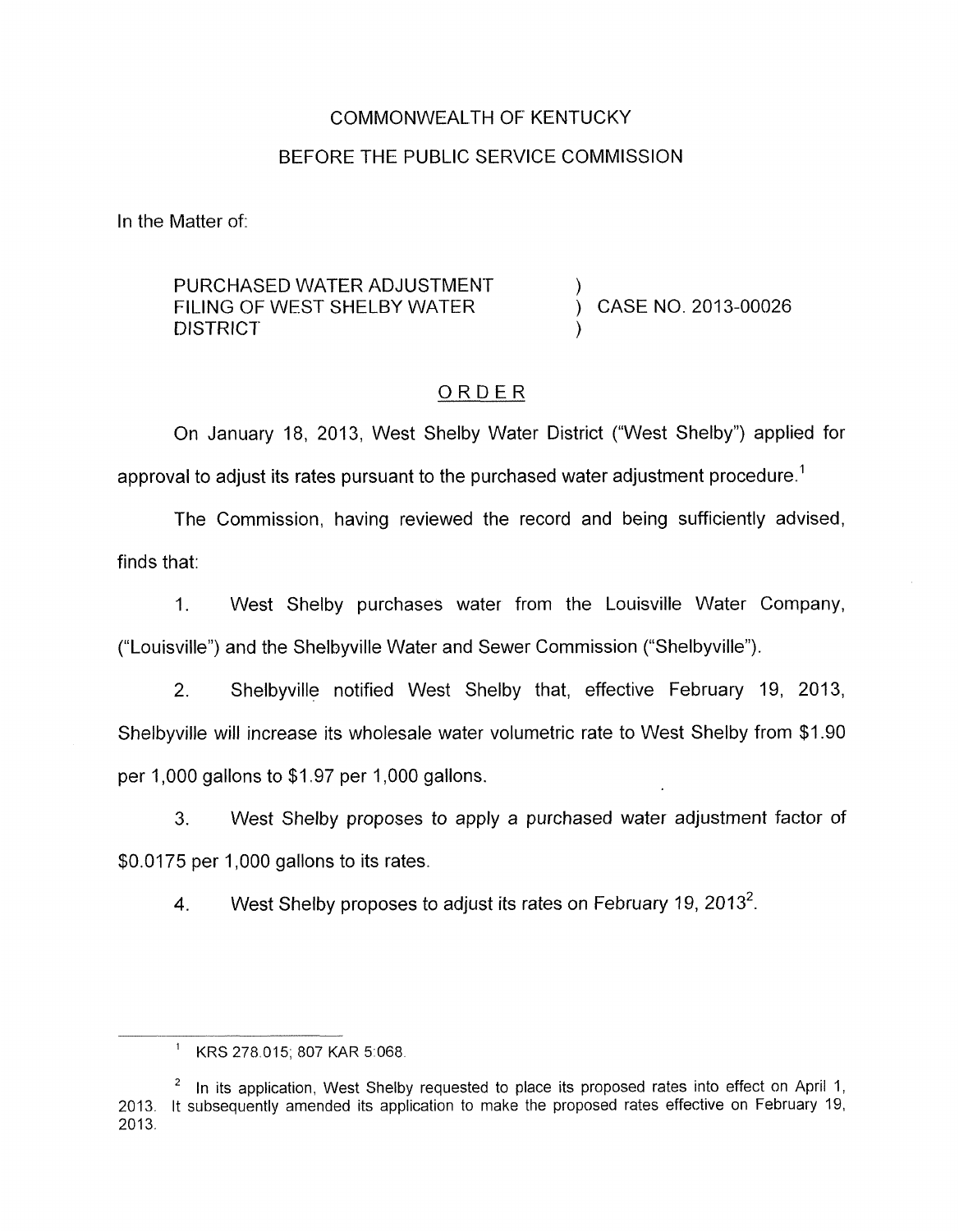*5.* During the 12 months ended December 31, 2012, West Shelby purchased 218,486,000 gallons of water from Louisville and 64,563,100 gallons of water from Shelbyville. It sold 257,873,100 gallons of water during the same period.

6. The purchased water adjustment factor of \$0.0175 per 1,000 gallons, as calculated in Appendix A, is fair, just, and reasonable and should be approved.

7. The rates set forth in Appendix B to this Order are fair, just, and reasonable and should be approved for water service that West Shelby renders on and after February 19, 2013.

IT IS THEREFORE ORDERED that:

1. West Shelby's proposed rates are approved.

2. The purchased water adjustment factor of \$0.0175 per 1,000 gallons is approved.

3. The rates in Appendix B are approved for service that West Shelby renders on or after February 19, 2013.

4. Within 20 days of the date of this Order, West Shelby shall file with the Commission, using the Commission's electronic Tariff Filing System, revised tariff sheets showing the approved rates with an effective date of February 19, 2013.

By the Commission



ATTES

Case No. 2013-00026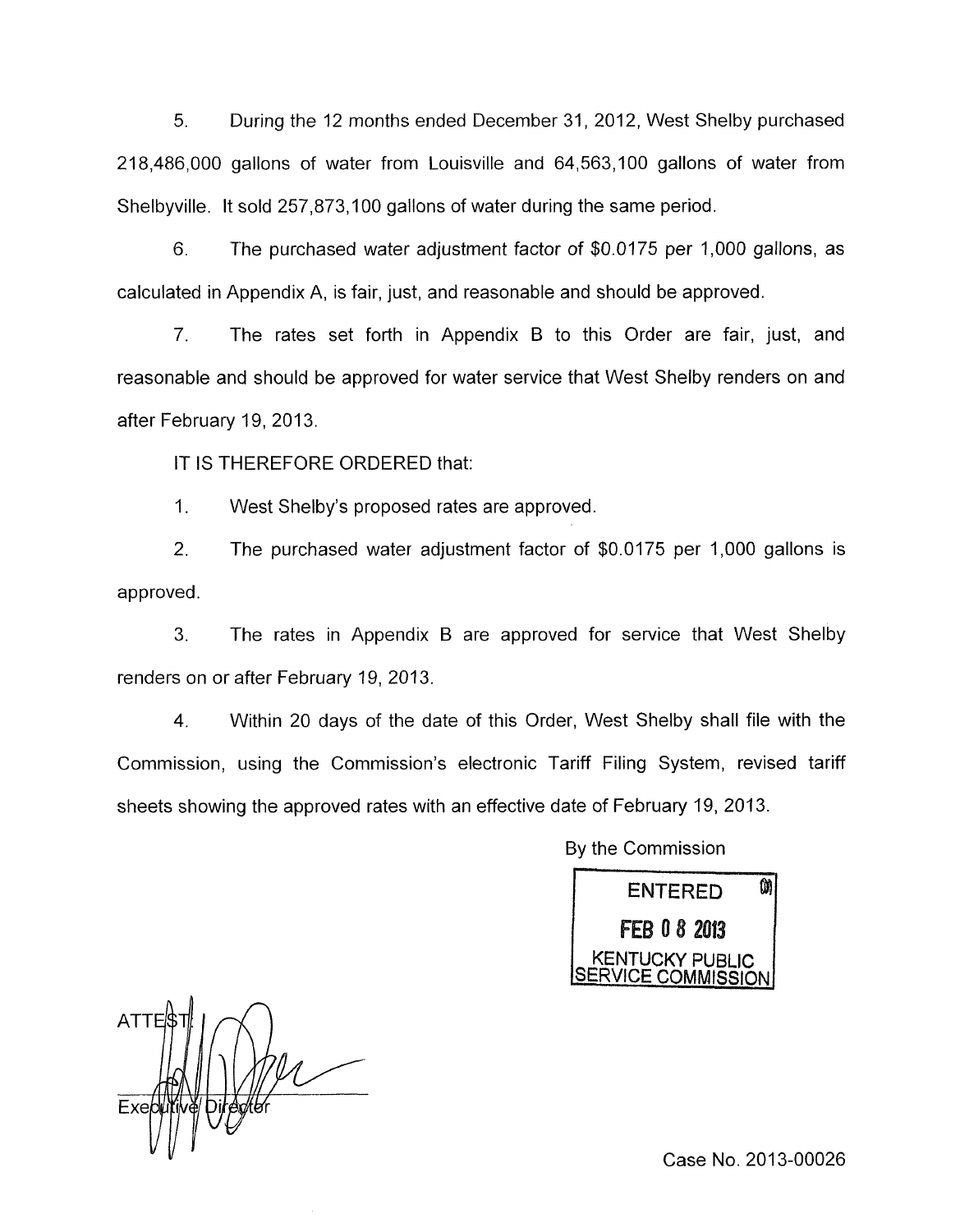# **APPENDIX A**

# APPENDIX TO AN ORDER OF THE KENTUCKY PUBLIC SERVICE COMMISSION IN CASE NO. 2013-00026 DATED FEB 0 8 2013

|                                                        | <b>New Rate</b>          | Base Rate                |
|--------------------------------------------------------|--------------------------|--------------------------|
| Louisville<br>Purchases in gallons<br>Volumetric rate  | 218,486,000<br>No Change | 218,486,000<br>No Change |
| Shelbyville<br>Purchases in gallons<br>Volumetric rate | 64,563,100<br>\$1.97     | 64,563,100<br>\$1.90     |
|                                                        | \$127,189.31             | \$122,669.89             |
| Increased water cost                                   |                          | \$4,519.42               |
|                                                        |                          |                          |
| Increased water cost                                   | \$4,519.42               |                          |
| Divided by gallons sold/1,000                          | 257,873,100              |                          |
| Purchased water adjustment factor                      | \$0.0175                 |                          |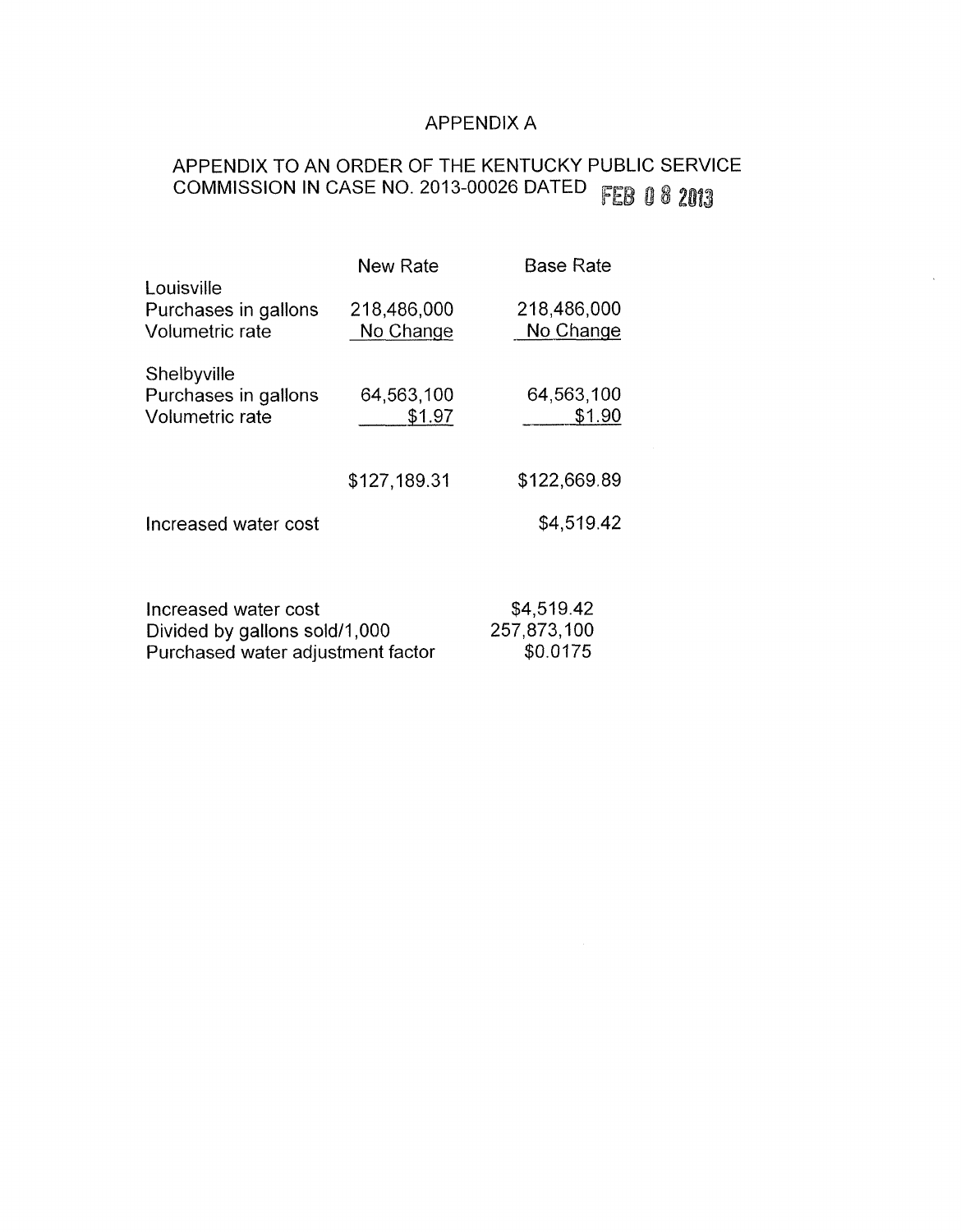### APPENDIX B

# APPENDIX TO AN ORDER OF THE KENTUCKY PUBLIC SERVICE COMMISSION IN CASE NO. 2013-00026 DATED FEB 0 8 2013

The following rates and charges are prescribed for the customers in the area served by West Shelby Water District. All other rates and charges not specifically mentioned herein shall remain the same as those in effect under authority of the Commission prior to the effective date of this Order.

 $\mathbf{r}$ 

#### Monthly Rates

5/8-lnch Meter

| First        |                  | 2,500 gallons  | \$17.31 | Minimum Bill      |
|--------------|------------------|----------------|---------|-------------------|
| <b>Next</b>  |                  | 7,500 gallons  | 5.10    | per 1,000 gallons |
| <b>Next</b>  |                  | 20,000 gallons | 4.78    | per 1,000 gallons |
| <b>Next</b>  | 200,000          | gallons        | 4.37    | per 1,000 gallons |
| Over         | 230,000 gallons  |                | 3.96    | per 1,000 gallons |
|              | 3/4-Inch Meter   |                |         |                   |
| First        |                  | 3,500 gallons  | \$22.40 | Minimum Bill      |
| <b>Next</b>  | 6,500            | gallons        | 5.10    | per 1,000 gallons |
| <b>Next</b>  |                  | 20,000 gallons | 4.78    | per 1,000 gallons |
| <b>Next</b>  | 200,000 gallons  |                | 4.37    | per 1,000 gallons |
| Over         |                  |                | 3.96    | per 1,000 gallons |
|              | 230,000 gallons  |                |         |                   |
| 1-Inch Meter |                  |                |         |                   |
| First        |                  | 5,000 gallons  | \$30.06 | Minimum Bill      |
| <b>Next</b>  |                  | 5,000 gallons  | 5.10    | per 1,000 gallons |
| <b>Next</b>  |                  | 20,000 gallons | 4.78    | per 1,000 gallons |
| <b>Next</b>  | 200,000 gallons  |                | 4.37    | per 1,000 gallons |
| Over         | 230,000 gallons  |                | 3.96    | per 1,000 gallons |
|              | 1 1/2-Inch Meter |                |         |                   |
| First        |                  | 10,000 gallons | \$55.55 | Minimum Bill      |
| <b>Next</b>  |                  | 20,000 gallons | 4.78    | per 1,000 gallons |
| <b>Next</b>  | 200,000 gallons  |                | 4.37    | per 1,000 gallons |
| Over         | 230,000 gallons  |                | 3.96    | per 1,000 gallons |
|              |                  |                |         |                   |
| 2-Inch Meter |                  |                |         |                   |
| First        |                  | 16,000 gallons | \$84.21 | Minimum Bill      |
| <b>Next</b>  |                  | 14,000 gallons | 4.78    | per 1,000 gallons |
| <b>Next</b>  | 200,000 gallons  |                | 4.37    | per 1,000 gallons |
| Over         | 230,000 gallons  |                | 3.96    | per 1,000 gallons |
|              |                  |                |         |                   |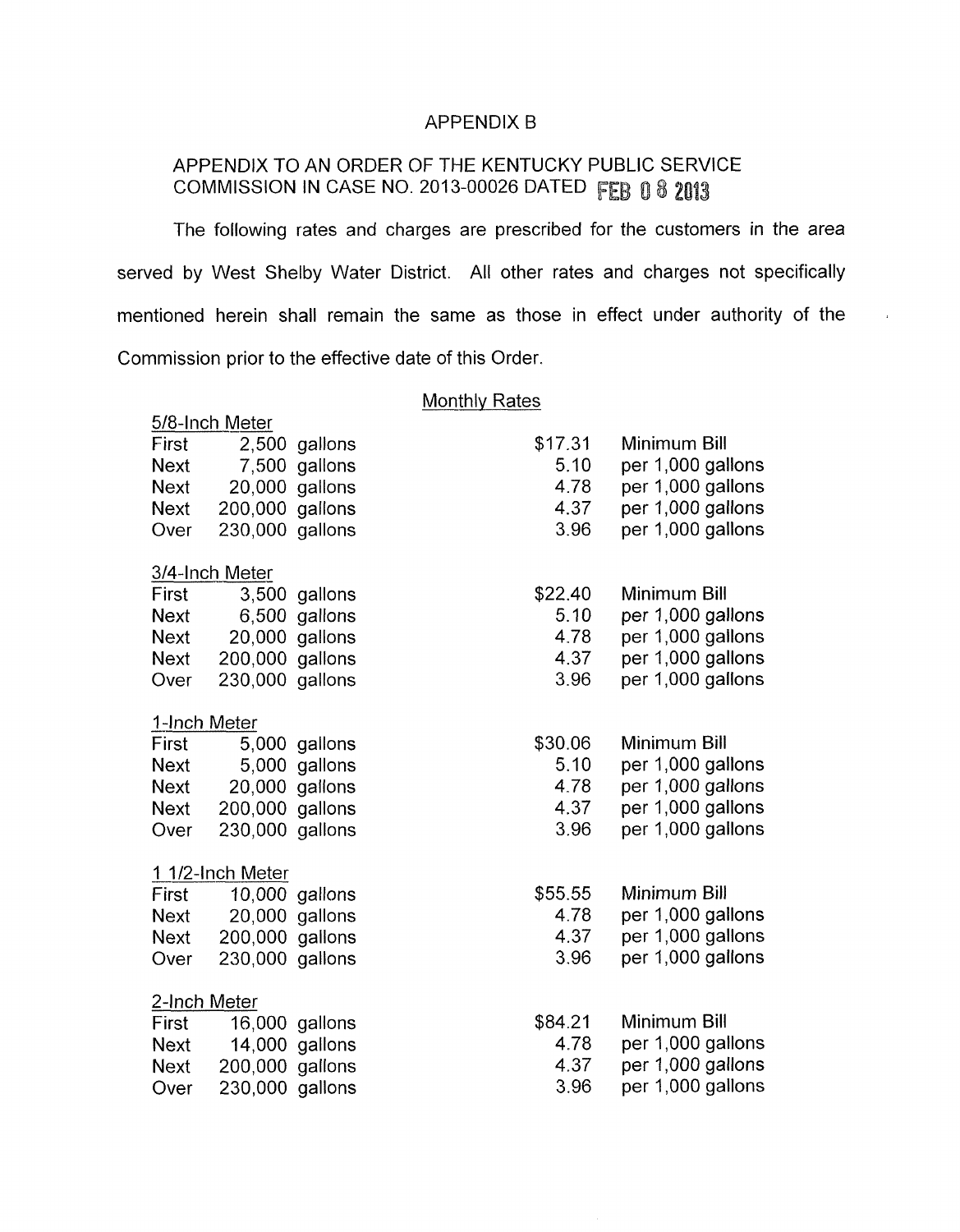# 3-Inch Meter

| First        | 30,000 gallons  |  | \$151.10 | Minimum Bill      |  |  |  |  |
|--------------|-----------------|--|----------|-------------------|--|--|--|--|
| <b>Next</b>  | 200,000 gallons |  | 4.37     | per 1,000 gallons |  |  |  |  |
| Over         | 230,000 gallons |  | 3.96     | per 1,000 gallons |  |  |  |  |
| 4-Inch Meter |                 |  |          |                   |  |  |  |  |
| First        | 50,000 gallons  |  | \$238.45 | Minimum Bill      |  |  |  |  |
| Next         | 180,000 gallons |  | 4.37     | per 1,000 gallons |  |  |  |  |
| Over         | 230,000 gallons |  | 3.96     | per 1,000 gallons |  |  |  |  |
| 6-Inch Meter |                 |  |          |                   |  |  |  |  |
| First        | 100,000 gallons |  | \$456.82 | Minimum Bill      |  |  |  |  |
| Next         | 130,000 gallons |  | 4.37     | per 1,000 gallons |  |  |  |  |
| Over         | 230,000 gallons |  | 3.96     | per 1,000 gallons |  |  |  |  |